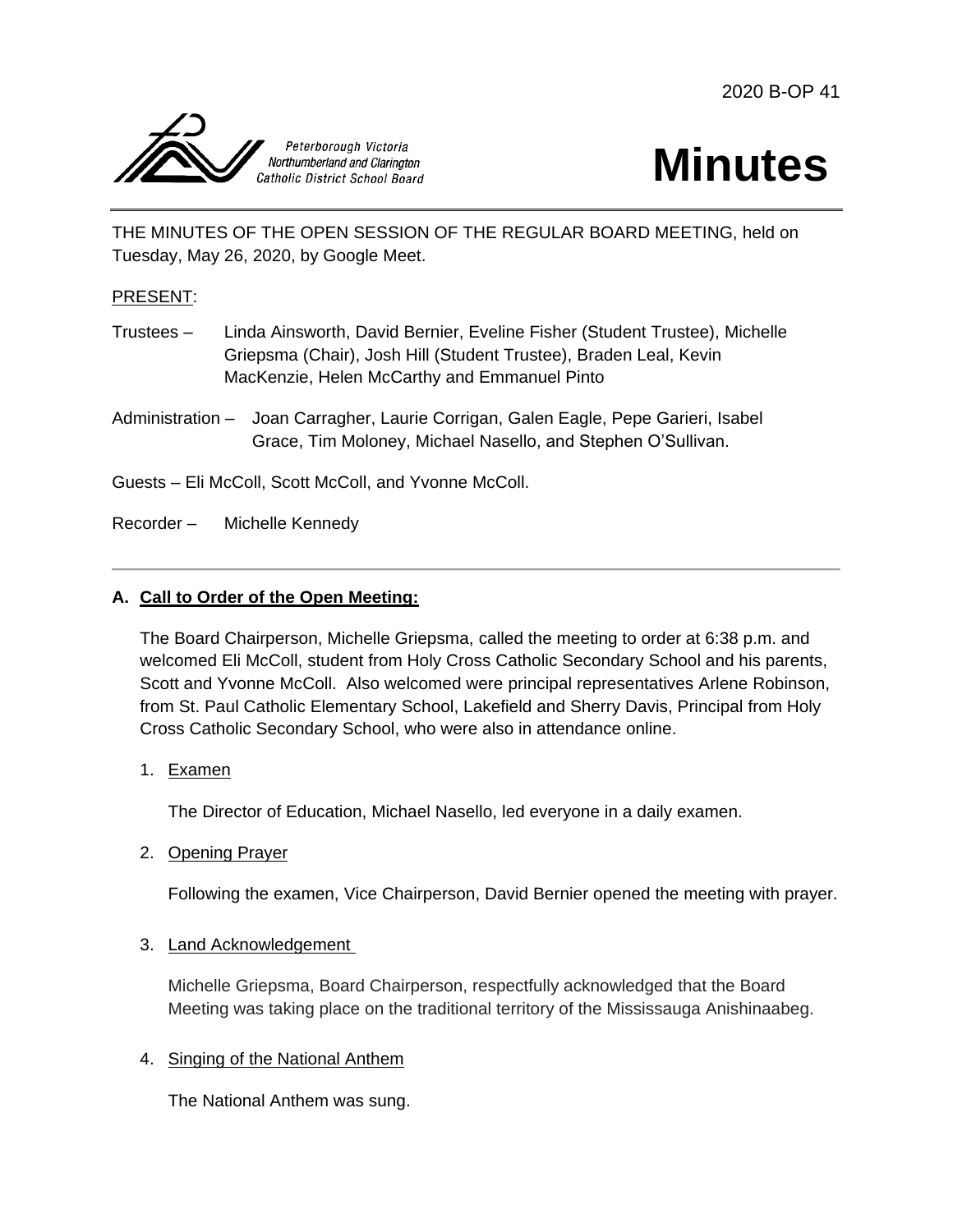### 5. Approval of the Agenda

MOTION: Moved by Linda Ainsworth, seconded by Emmanuel Pinto

that the Agenda be approved.

Carried.

### 6. Declarations of Conflicts of Interest

There were no declarations of conflicts of interest.

### 7. Approval of the Minutes.

MOTION: Moved by Kevin MacKenzie, seconded by David Bernier

that the minutes of the April 28, 2020 Regular Meeting be approved.

Carried.

### 8. Business Arising Out of the Minutes.

There was no business arising out of the minutes.

# **B. Reports from the Office of the Director and Student Trustees:**

1. Report from the Director of Education, Michael Nasello.

Michael Nasello gave the Director's Report, including the following highlights:

- We continue to keep in our prayers all who are sick, have died or been affected by COVID-19.
- We remember Sister Ruth Hennessey, retired teacher and champion for newcomers to Canada in the Peterborough area who will be missed by the community and her sisters in the Congregation of the Sisters of St. Joseph.
- We welcome newly elected Junior Student Trustee, from Holy Cross Catholic Secondary School, Eli McColl, and his parents to the meeting tonight.
- The extension of the school closure to the end of June was announced today by the Premier and the Minister of Education.
- The PVNC Learn at Home program continues to engage teachers, educational assistants and students recognizing the importance of learning but also the mental health and well-being of our students.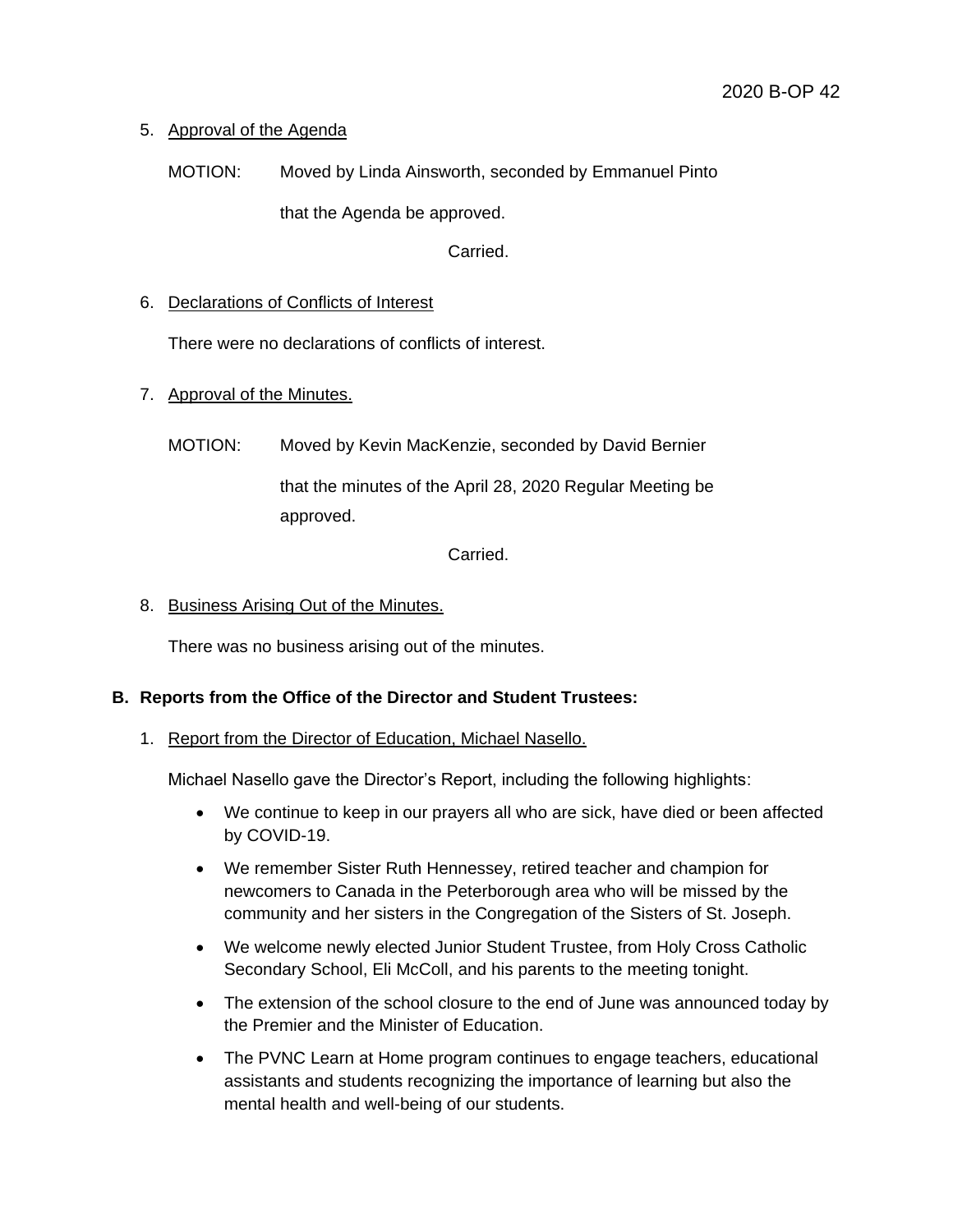- Human Resource Services continues to work with the unions to have all employee groups involved in or supporting our students' learning.
- Special Education Services continues to work to support the needs of our special learners. Social workers and mental health teams continue to support families with whom they normally support as well as those who have been referred.
- Regular communications with school administration and managers have kept everyone abreast of the latest information as it has been received.
- The Learn at Home program has kept students learning and will enable them to be in a place to be promoted to their next grade, acquire credits, and for graduates, be able to complete their requirements and not compromise their post-secondary plans. Final reports and grades will be based on the achievements as of mid-March per the Ministry of Education directives.
- Catholic Student Leadership Awards, were held virtually through Twitter thanks to the organizing committee led by Wayne Clark, Principal at St. Alphonsus and the technical expertise of Galen Eagle, Manager of Communications. It was an exciting way to celebrate the accomplishments of our students and a similar format is being planned for the Grade Eight Graduations at the end of June.
- We continue to support the local food banks with funds we would have normally spent on breakfast programs. Some schools are working on community gardening projects.
- 550 personal protective face shields were produced with financial help from the board and a generous donation from the Catholic Women's League from St. Martin, Ennismore. The PPE was delivered to seven community agencies including three hospitals.
- Thanks are extended to the senior team, managers, principals and viceprincipals, teacher consultants and the many IT staff for their leadership and extra efforts to find solutions when needed.

Following his presentation, Michael Nasello invited questions from the trustees. There was a brief discussion about the graduation ceremonies that will take place in the fall of 2020 and the trustee participation in the Grade Eight Graduation virtual ceremonies.

# 2. Introduction of Eli McColl, 2020-2021 Junior Student Trustee.

Michael Nasello, Director of Education introduced the newly elected Junior Student Trustee for the 2020-2021 school year. Eli McColl is a student at Holy Cross Catholic Secondary School and was the successful candidate chosen by the current members of the Student Council Liaison Committee in a very close election on May 14, 2020.

Josh Hill, Junior Student Trustee and Eveline Fisher, Senior Student Trustee both welcomed Eli to the role and all trustees expressed their best wishes.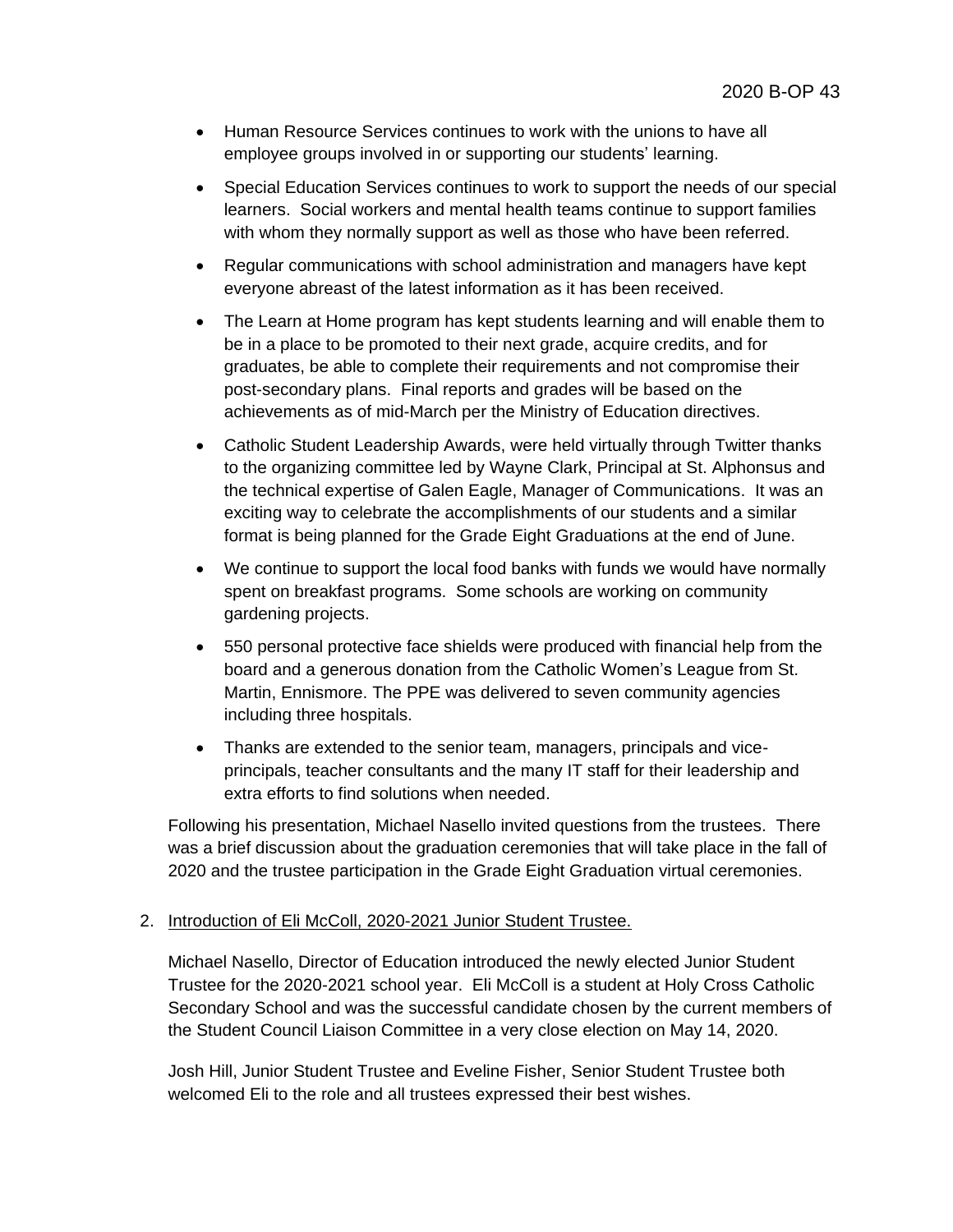### 3. Report from the Student Trustees, Eveline Fisher and Josh Hill.

Student Trustees Eveline Fisher and Josh Hill gave the Student Trustee report:

- At the Student Council Liaison Committee meeting on May 26, the members discussed how online learning has been going in the last month.
- The students have noted that a great effort is being given to accommodate various learning styles in the learn at home program. This is an important task to ensure equity for students as everyone is in different positions and at different levels of learning right now. Students are unclear as to how learning will look next year.
- Student councils and their advisors are working on ways to keep igniting hope. There have been online spirit weeks and events through their social media accounts to keep students uplifted and involved.
- The Student Trustee Election was successfully held online for the first time and we look forward to Eli McColl from Holy Cross Catholic Secondary School taking on the role for the next two years.
- Due to the pandemic the Ontario Student Trustees Association held their Annual General Meeting and conference online this year. This was well attended by student trustees from across the province and the association was able to put together a solid and insightful program.
- Despite the many challenges, the perseverance of our board has been igniting hope for us all.

Following their presentation, Eveline Fisher and Josh Hill answered questions from the Trustees.

4. Report from the Manager of Communications, Galen Eagle.

Galen Eagle, Manager of Communications shared and highlighted good news stories as PVNC learns from home:

- Lego Build Challenge at Immaculate Conception Catholic Elementary School sends out a weekly challenge that involves the whole school. There are virtual Lego resources to ensure students who do not have Lego in their home can participate.
- Holy Family Catholic Elementary School shared the fruits of the Holy Spirit and sent uplifting video messages to students with the Catholic Education Week theme of Igniting Hope.
- Monsignor O'Donoghue Catholic Elementary School is connecting daily using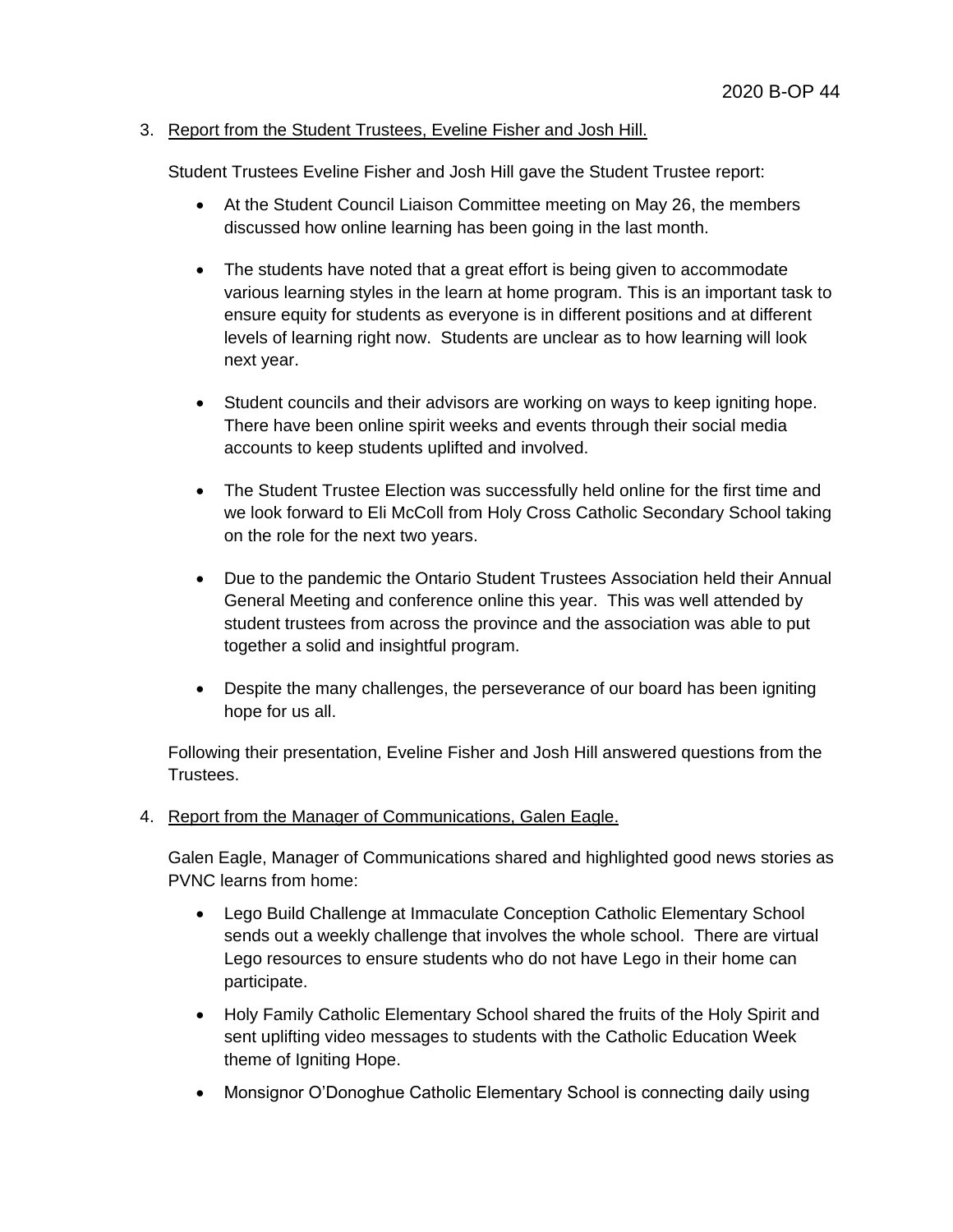Adobe Spark Video to share stories and celebrations with the school community. They also recently celebrated the retirement of their Custodian, Chris Condon.

- The Arts continue to be celebrated at Holy Trinity Catholic Secondary School with their participation in "Music Monday" which happens yearly on the first Monday in May where students across Canada simultaneously join together in music. Visual art recreations of famous paintings by students were also shared.
- St. Catherine Catholic Elementary School intermediate students participated in an artistic challenge to visually represent the theme of Catholic Education Week "Igniting Hope". The compilation of the cross-curricular assignment was a moving presentation that was shared in the school community.
- St. Paul Catholic Elementary School in Lakefield took part in a virtual variety show to showcase their talents. Staff members made a video compilation to show their school spirit.

Following his presentation, Galen Eagle answered questions from the trustees.

### **C. Presentations:**

### 1. COVID-19 School Closure Update.

The Director of Education, Michael Nasello gave a power point presentation which explained the status of the board in relation to the mandated school closures and the Learn at Home program.

Teachers continue to grow their technical knowledge to support online sessions and there have been between 500 and 5,000 Google classroom posts per day in the period of April 10 through May 9. In the same time period, 650 out of 900 teachers led Google Meet sessions and other teachers used various forms of synchronous learning.

Statistical and anecdotal information was shared that indicated the majority of students remain fully engaged or somewhat engaged in learning at home and only a very small number of students are not engaged.

Report Cards will be sent home at the end of June and the Grade Eight students will participate in Virtual Graduation ceremonies while the Grade Twelve students will celebrate in October.

Mr. Nasello also shared information about the Ministry of Education framework document to plan for the upcoming school year and the plans for enhanced Summer Learning Programs. The Ministry has invited feedback to the framework document and senior administration will be preparing a response. Trustees were invited to share their comments for the response.

At the conclusion of the presentation, Michael Nasello answered questions from the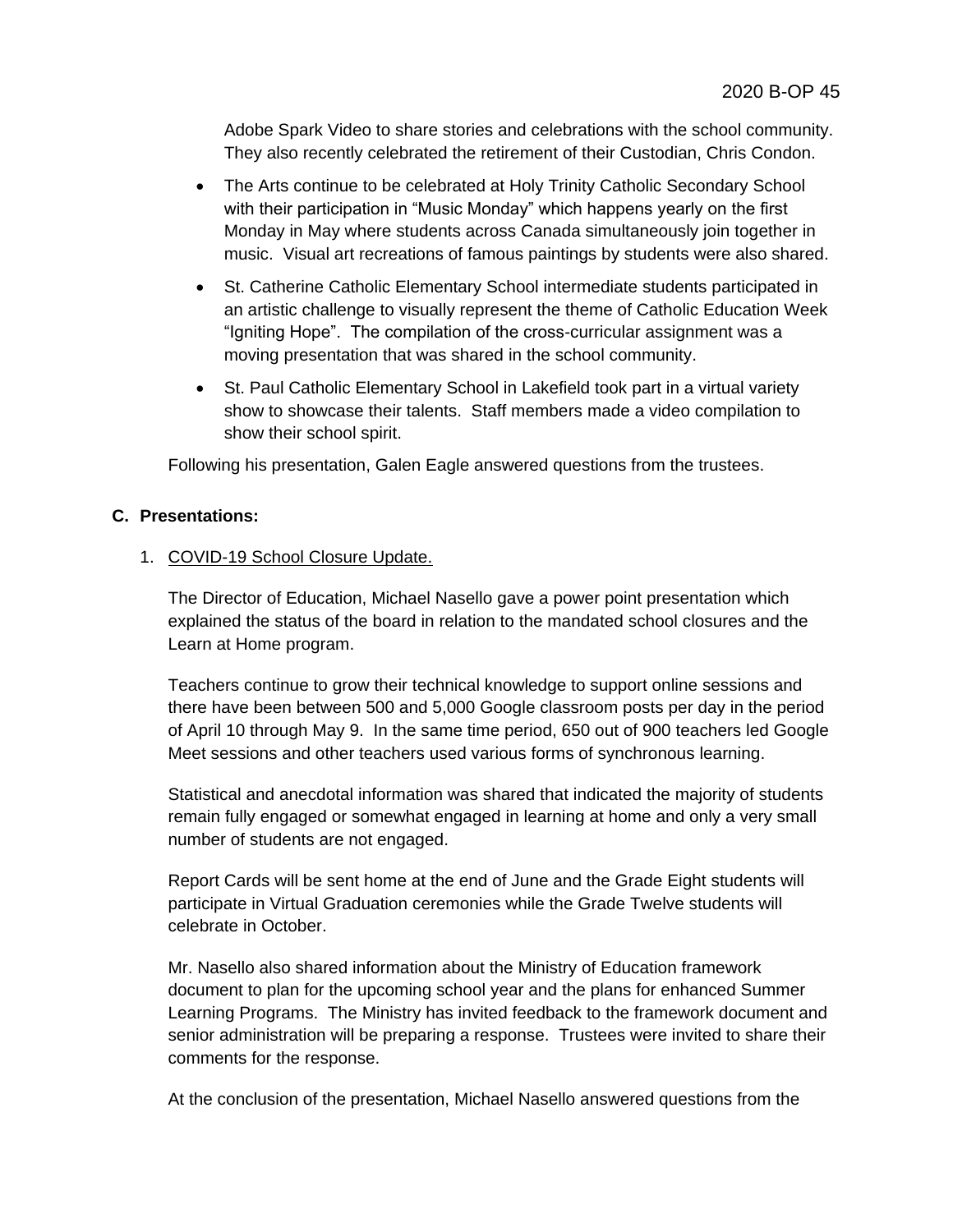Trustees.

#### **D. Programs and Services:**

### **E. Business, Finance and Governance:**

1. Ontario Catholic School Trustees' Association (OCSTA) Open Session Report.

Board Chairperson Michelle Griepsma reported that all correspondence received from OCSTA has been forwarded to the trustees. Trustees were reminded about the additional legal insurance being offered through OCSTA and if desired, to express interest to OCSTA by June 19, 2020. The cost will be approximately \$100 per year and is in addition to coverage that is in place through OSBIE.

Trustees were notified that there was a change to the OCSTA AGM package and an update has been sent. Michelle Griepsma also reported that she has withdrawn her nomination for President of the OCSTA and a new nomination list was distributed by OCSTA as of May 26. Director Michael Nasello acknowledged Michelle's leadership as Vice-President at the OCSTA and wished her well in her decision to withdraw from the nomination.

# **F. Human Resources:**

#### **G. Policy Development:**

1. R.A. Recommended Actions from the Policy Development Committee, May 13, 2020.

MOTION: Moved by Emmanuel Pinto, seconded by David Bernier

that the Board receive the report and recommendations from the Policy Development Committee dated May 13, 2020, for publication and implementation.

Carried.

# **H. Old Business:**

- **I. New Business:** 
	- 1. Institute for Catholic Education Memo, 'Affirming our Commitment to Equity, Diversity and Inclusive School Communities'.

Michael Nasello, Director of Education reviewed the memo received from the Institute for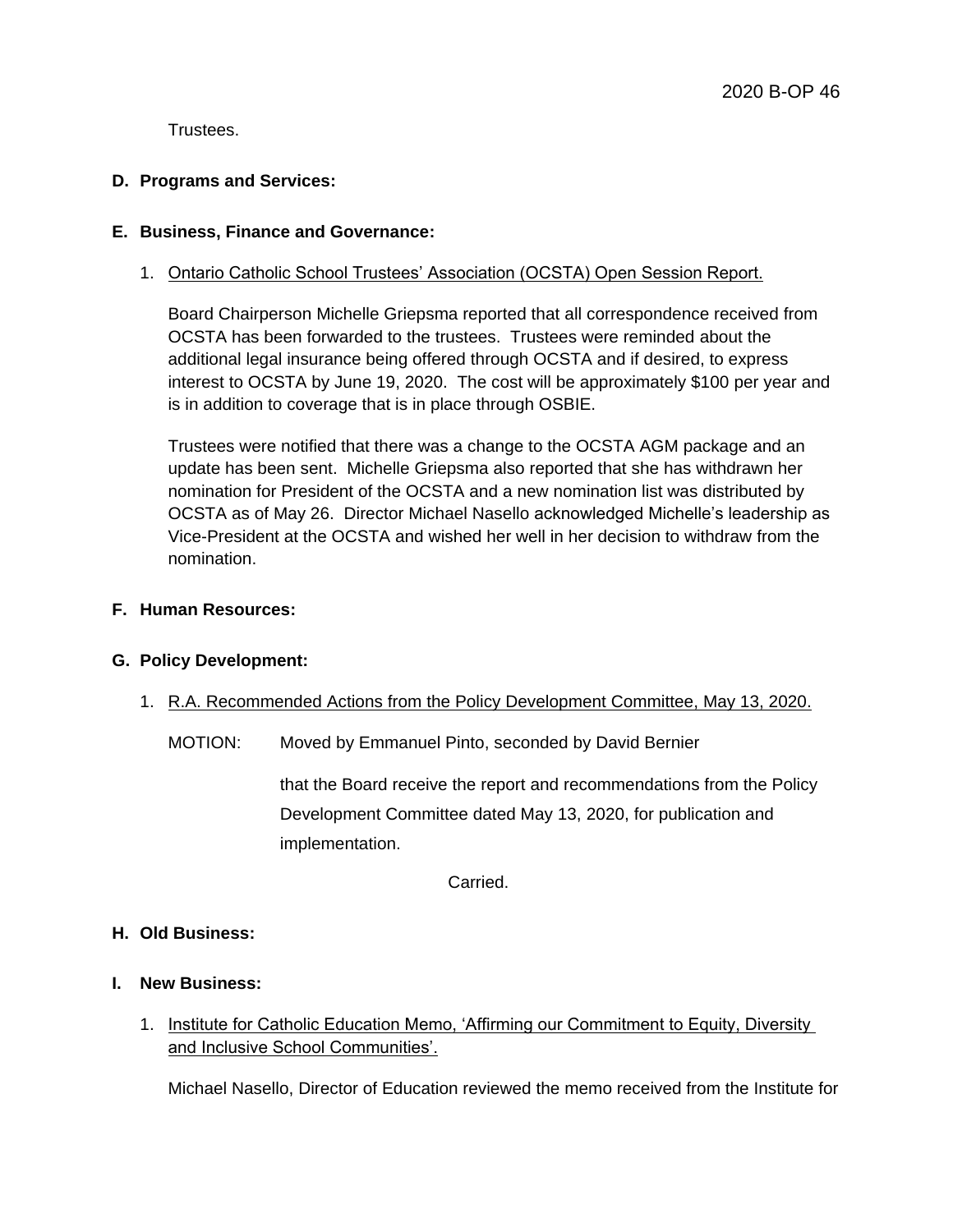Catholic Education which addresses equity, diversity and inclusivity. It is recognized that students who identify as LGBTQ are often at risk and vulnerable and have traditionally felt ostracized and bullied. Our board has a duty to ensure that all students feel welcome and safe in our schools. The messages from ICE have been reviewed by the Assembly of Catholic Bishops of Ontario with no concerns, and the images presented in the memo were viewed by trustees, which included graphics with the statement "We are All Wonderfully Made". Mr. Nasello confirmed that the messaging and images will be launched in the schools in PVNC in the fall, with positive messages to be integrated with our philosophy of respect for all persons equally. A plan for implementation will be developed and executed in the fall of 2020. The trustees, including the student trustees, verbally shared their support for this program and thanked the Director and all who had participated in creating these long-awaited resources.

# **J. Bring Forward:**

### **K. Information Items:**

### 1. Chairperson's Report

Board Chairperson Michelle Griepsma reported on her participation in the Catholic Student Leadership Awards during Catholic Education Week. She expressed her thanks to all who helped to organize the event that received such a positive response and was happy to give greetings to the award recipients when they participated in a follow up Student Leadership Congress. Stephen O'Sullivan was invited to give the trustees a brief overview of the format and purpose of the Student Leadership Congress.

Michelle Griepsma also reported that she witnessed the student trustee election on May 14. It was an impressive event and she offered congratulations to Eli McColl on his election as Junior Student Trustee.

The Minister of Education has offered to the Chairs of School Boards to participate in conference calls with the Deputy Minister to directly receive information from the province and provide an opportunity to ask questions. An update was given on some of the topics that have been discussed at the teleconferences.

#### 2. Committees Chairpersons' Reports

- a. Faith and Equity Advisory Committee, April 30, 2020.
- b. Accessibility for All Committee, May 7, 2020.
- c. Special Education Advisory Committee, May 21, 2020. Helen McCarthy shared that at the last meeting gratitude was extended to our board for the donation of masks to Community Living.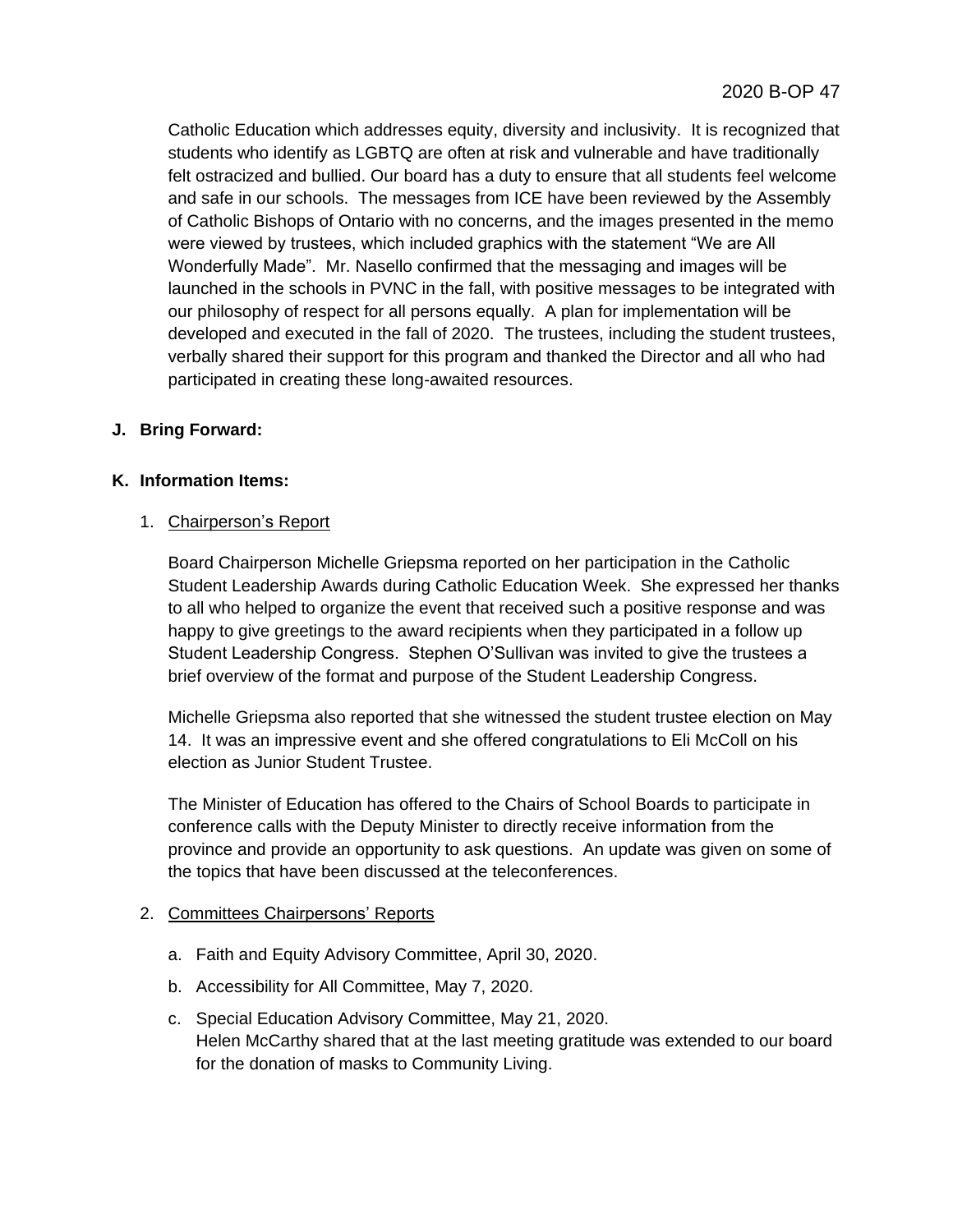3. Correspondence - Thank you letter from Ross Memorial Hospital, Lindsay.

The trustees reviewed and acknowledged the letter of thanks from Ross Memorial Hospital, Lindsay in response to the board's donation of personal protective equipment.

### **L. Future Meetings and Events:**

- 1. Board Meeting
	- a. Board Meeting Open Session, June 23, 2020, 6:30 p.m. (In-camera Session, 6:00 p.m.) – to be held by virtually
- 2. Board Standing Committee Meetings: (Listed in chronological order.)
	- a. Chairperson's Committee, June 8, 2020, 4:30 p.m. to be held virtually
	- b. Committee-of-the-Whole, June 8, 2020, 6:30 p.m. to be held virtually
	- c. Policy Development Committee, September 29, 2020, 6:30 p.m.
- 3. Other Committee Meetings: (Listed in chronological order.): *All meetings to be held virtually until further notice.*
	- a. Catholic Parent Engagement Committee Meeting, June 1, 2020, 6:30 p.m.
	- b. First Nation, Métis and Inuit Advisory Committee, June 2, 2020, 6:30 p.m.
	- c. Audit Committee Meeting, June 4, 2020, 6:30 p.m.
	- d. Special Education Advisory Committee, June 18, 2020, 6:30 p.m.
	- e. Student Council Liaison Committee, June 23, 2020, 4:15 p.m.
	- f. STSCO Governance Committee Meeting, October 7, 2020, 3:00 p.m.
	- g. Accessibility for All Committee, TBA.
	- h. Faith and Equity Advisory Committee Meeting, TBA.
	- i. French as a Second Language Advisory Committee, TBA.
	- j. Supervised Alternative Learning Committee Meeting, TBA.
- 4. Board Events:
	- a. Elementary School Grade 8 Graduation Ceremonies, to be held virtually during the week of June 22-26, 2020.
	- b. OCSTA 2019-2020 AGM, June 27, 2020, 8:00 a.m. to be held virtually by GetQuorum.
	- c. Secondary School Graduation Ceremonies for Class of 2020, Thursday, October 8, 2020.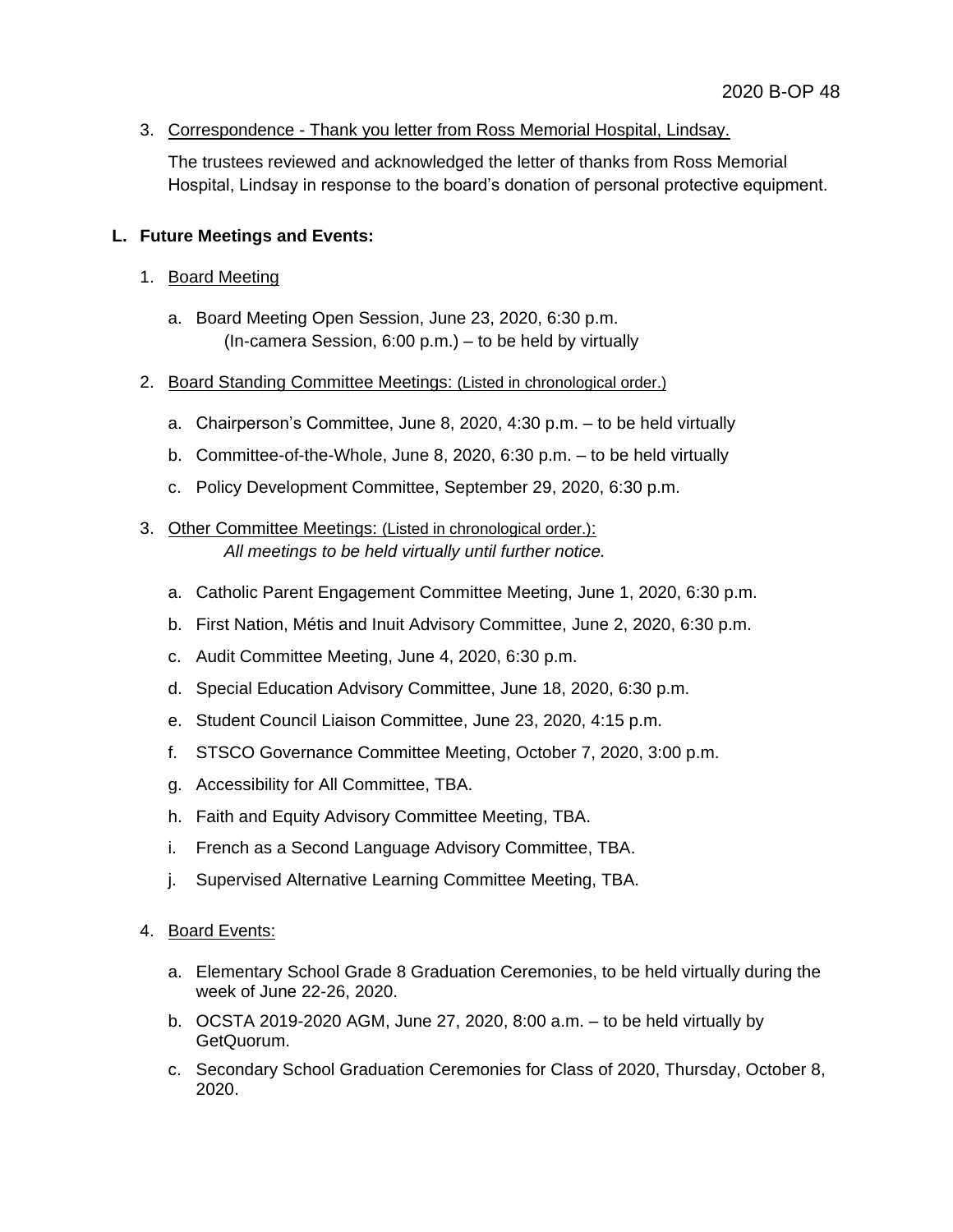# **M. Conclusion:**

### 1. Report from the In-camera Meeting

MOTION: Moved by Helen McCarthy, seconded by Kevin MacKenzie

that the Board approve the actions and the discussions arising from the May 26, 2020, regular in-camera session, as follows:

- A. Call to Order: The in-camera meeting was called to order at 6:00 p.m.
	- 1. Opening Prayer
	- 2. Motion for the Approval of agenda.
	- 3. No declarations of Conflict of Interest
	- 4. Motion for the approval of the minutes from the April 28, 2020 Regular In-camera meeting.
- D. Business, Finance and Governance:
	- 1. OCSTA In-camera Session Report
- E. Human Resources:
	- 1. Staffing Updates
- G. Old Business:
	- 1. Former St. Thomas Aquinas Catholic Secondary School Student Matter.
- I. Convening in Open Session:
	- 1. Closing Prayer
	- 2. Motion to convene in Open Session at 6:38 p.m.

#### Carried.

2. Closing Prayer

The Board Chairperson, Michelle Griepsma called on Trustee Helen McCarthy who concluded the open meeting with prayer.

- 3. Adjournment
	- MOTION: Moved by Emmanuel Pinto, seconded by Linda Ainsworth

that the open session meeting adjourn at 8:41p.m.

Michelle Griepsma Michael Nasello